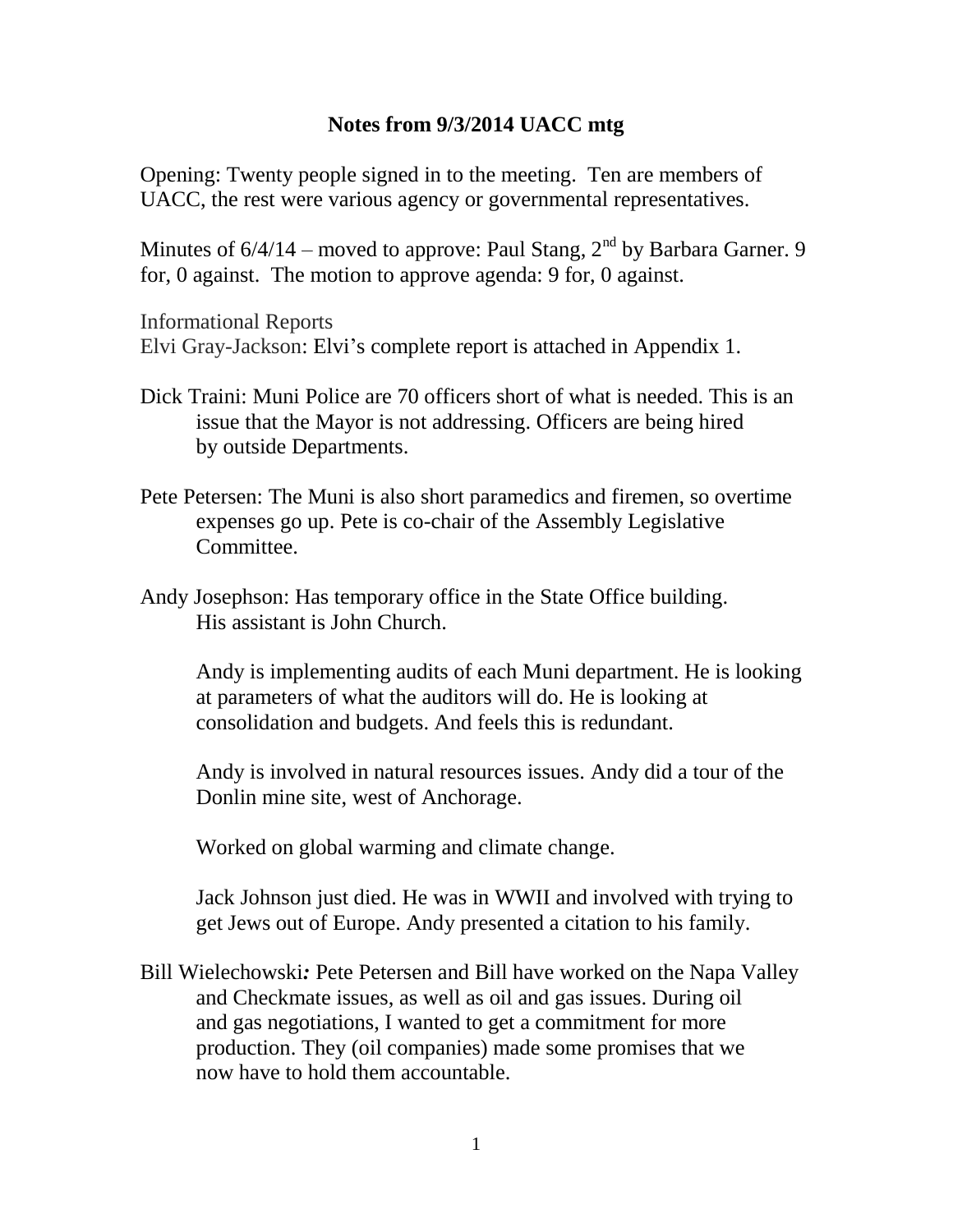Bill will do a survey of what he should work on. Alaska had a \$2 billion deficit last year, and will have one next year and into the future. So he will focus on what is most important for AK. Lots of frivolous projects are being proposed, but education issues are not finished.

- Rep. Max Gruenberg: Going door to door to ask people about Proposition 1 (Labor). He found that people want to know about speed bumps in Russian Jack area. People are concerned are concerned about sign illumination near schools and cross walks. Please let Max know what you want. He needs a good prioritized CIP list, especially for small projects. He is looking at legislation for next year. He is on the state legislative committee. He referenced Google glasses matching up with computers for CMT's to hook up with emergency support people. This may help revolutionize medical treatment in the bush.
- TJ, an aide to Sen. Gardner, said that the CIP list is important. It helps guide budget priorities. Sen. Gardner is focused on education and how it is funded.

## **UACC Board Reports**

Paul Stang reported on the just completed expansion of the intersection at Northern Lights Blvd and UAA Dr. The State DOT did a good job on this project using federal funds to improve safety. UAA (using state funds) just started building a 500-car parking garage on UAA Dr. at Mallard Lane to serve their new Engineering Building and, in the process, is straightening out Mallard Lane. UAA will remove the new DOT merge lane on UAA Dr. that DOT just finished and replace it right turn only lane onto Mallard Lane, even though both UAA and DOT learned of each other's projects more than 2 years ago and had plenty of time to coordinate their projects and save the wasted funds even though there was some uncertainty on when funds would be committed. Russ Kell added concerns about this construction. Stang also gave an update of the U-Med District Plan. It will be released to the public later this fall. Barbara Garner indicated that the public meetings on this plan have not been well organized.

Barbara Garner gave an update on Parks and Recreation Sub Committee. Barbara Garner reported on Providence Horizon House and Folker Park Phase 1. There is lots of drug activity in the park and an increase in homeless folks camping there. They can be seen from Horizon House. The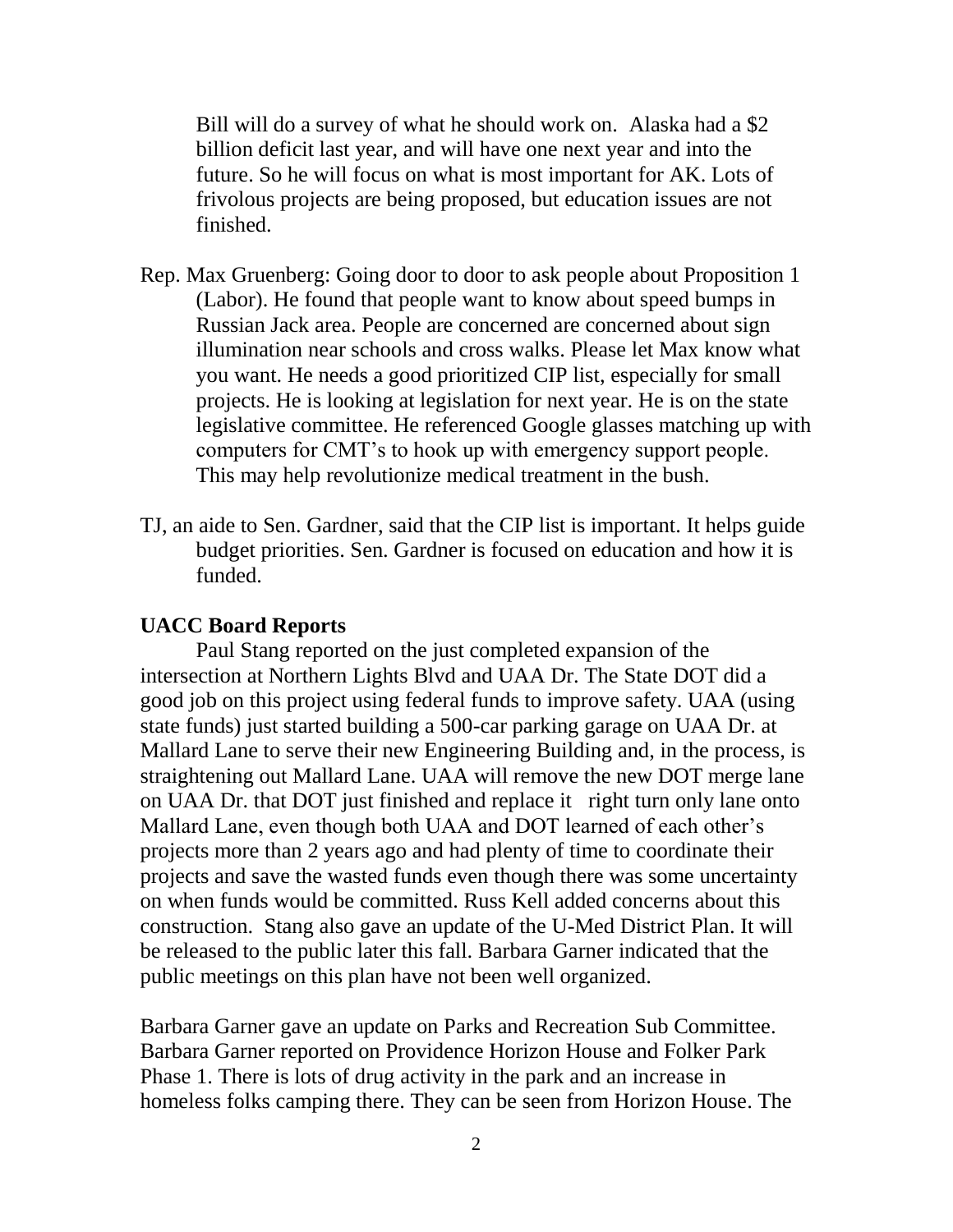Anchorage Community Mental Health Services facility was sold to a medical LLC group. Homeless are also camping at closed ACMHS building at Folker and Tudor Rd.

Karen has noted homeless are staying at the Folker Park. Bushes are thick shielding people who don't want to be seen. The bushes and trees need to be trimmed. The park is not ADA (American Disability Act) acceptable. Few neighborhood residents are using the park and the police have advised women not to go in the park alone. More detail will be provided at the next UACC mtg. The Valley of the Moon Park in midtown had that problem, but as more residents use the park there has been less of a problem. Bushes are thick shielding people who don't want to be seen. The bushes and trees should be trimmed. The park is not ADA (American's Disability Act) compatible. No neighborhood residents are using the park and the police advise people not to go in the park. More detail will be provided at the next UACC mtg. The Valley of the Moon Park in midtown had that problem, but as more residents use the park there has been less of a problem.

**Rescue Mission** Kathy LaMantia speaking on behalf of her husband, who is head of the Mission, said that some people have complained about inebriates on the mission grounds. They are attracted by the park and the liquor store, not the mission, because the mission has a breathalyzer that anyone coming into the mission must use. Bad actors who show up at the mission are handled quickly by the Police. People coming into the mission can take a shower and clean up.

Russ Kell said that the cost to the community will continue to increase as does homelessness. Anchorage does not have adequate mental health outpatient care, hence the problem.

Sharon Cissna said that this was a statewide issue. She said that Natives have big challenges because they don't have training in use of equipment and facilities for the homeless and inebriates.

Carolyn Ramsey, gave a report on the recent Muni wetlands ordinance amendments. The UACC efforts were well worthwhile. Essentially everything we wanted in our June 2014 resolution was put in the final amendments. Ditto for the other affected community councils.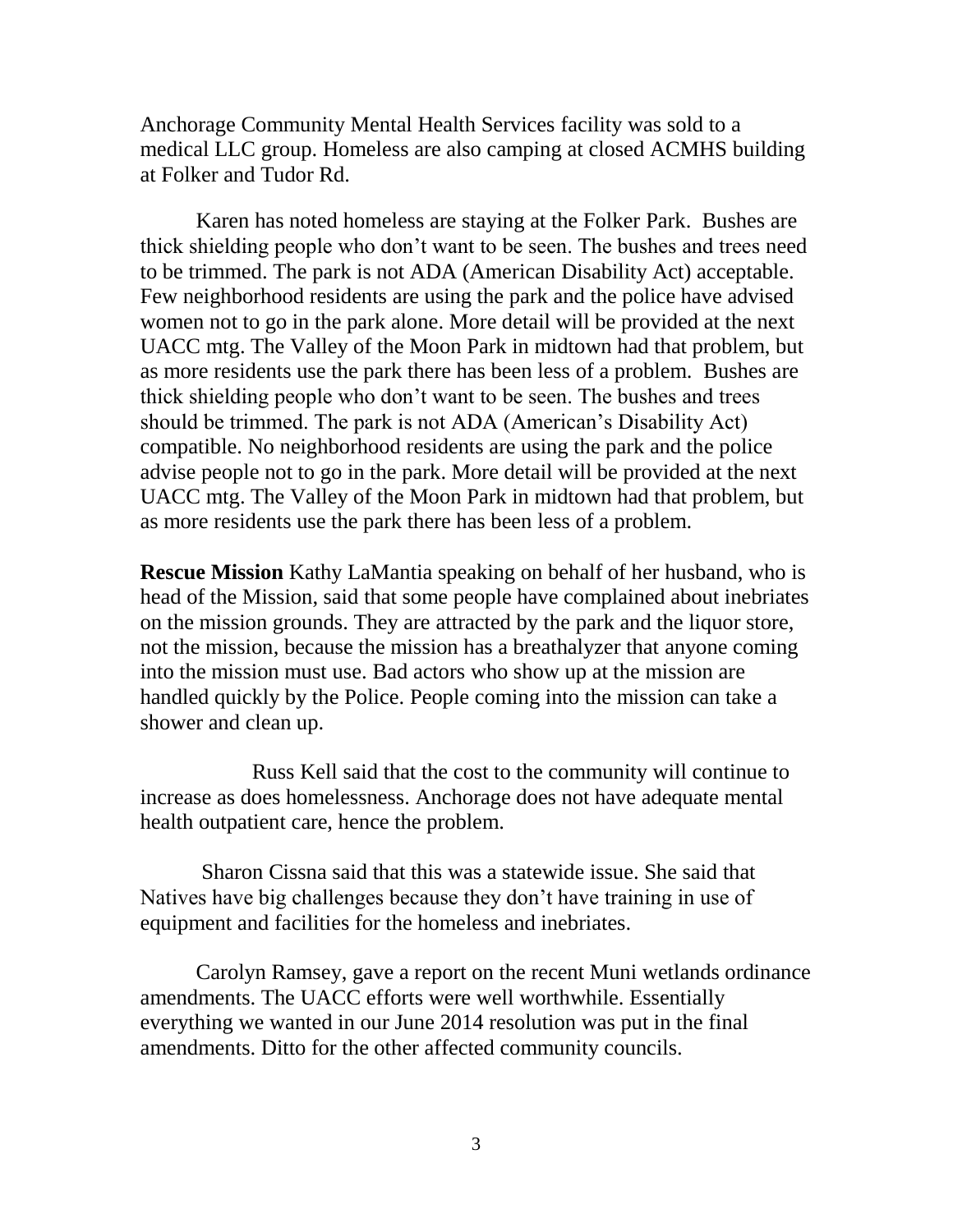**Animal Control Resolution** – The resolution is back on the agenda for consideration. Last month we put the resolution on the shelf. Russ Kell said that we need police officers and teachers more than animal control enforcement officers. Anchorage has had 740 dog bites (last year?) but only categorized as an aggressive attack at University Lake.

The UACC then voted 8 for and 0 against to table the resolution.

Paul Honeman, Anchorage Assembly member, is on the APD Public Safety Committee spoke about building sidewalks and consequently moving residential mail boxes (that people really don't like). He said the Muni has 800 positions in the Muni. 100 police positions have been reduced since 2009, so staff has to be stretched further. We now have 323 offices and that may go to 360 soon.